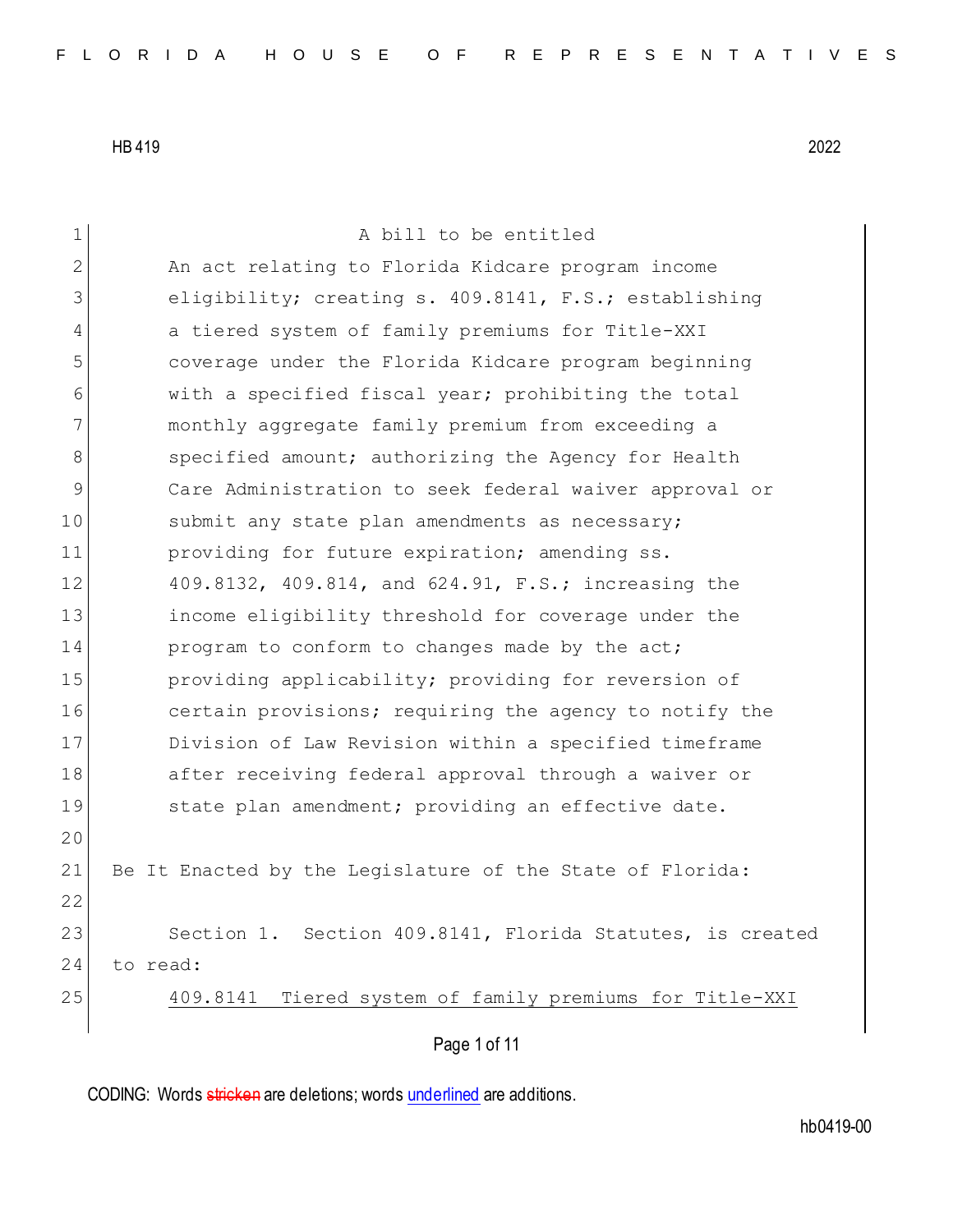| 26 | coverage under the Florida Kidcare program.-                    |
|----|-----------------------------------------------------------------|
| 27 | Beginning with the 2022-2023 fiscal year and subject<br>(1)     |
| 28 | to federal approval through a waiver or a state plan amendment, |
| 29 | the following tiered system of family premiums for Title-XXI    |
| 30 | coverage under the Florida Kidcare program shall apply:         |
| 31 | (a) For a child whose family has an income from 201             |
| 32 | through 250 percent of the federal poverty level, a family      |
| 33 | premium of \$50 per month per child.                            |
| 34 | For a child whose family has an income from 251<br>(b)          |
| 35 | through 300 percent of the federal poverty level, a family      |
| 36 | premium of \$100 per month per child.                           |
| 37 | For a child whose family has an income from 301<br>(C)          |
| 38 | through 350 percent of the federal poverty level, a family      |
| 39 | premium of \$150 per month per child.                           |
| 40 | For a child whose family has an income from 351<br>(d)          |
| 41 | through 400 percent of the federal poverty level, a family      |
| 42 | premium of \$200 per month per child.                           |
| 43 | For the coverage specified in subsection $(1)$ , the<br>(2)     |
| 44 | total monthly aggregate family premium for all children in a    |
| 45 | family may not exceed \$800 per month.                          |
| 46 | The agency may seek federal waiver approval or submit<br>(3)    |
| 47 | any state plan amendments necessary to implement this section.  |
| 48 | This section expires July 1, 2025.<br>(4)                       |
| 49 | Section 2. Paragraph (a) of subsection (6) of section           |
| 50 | 409.8132, Florida Statutes, is amended to read:                 |
|    |                                                                 |

# Page 2 of 11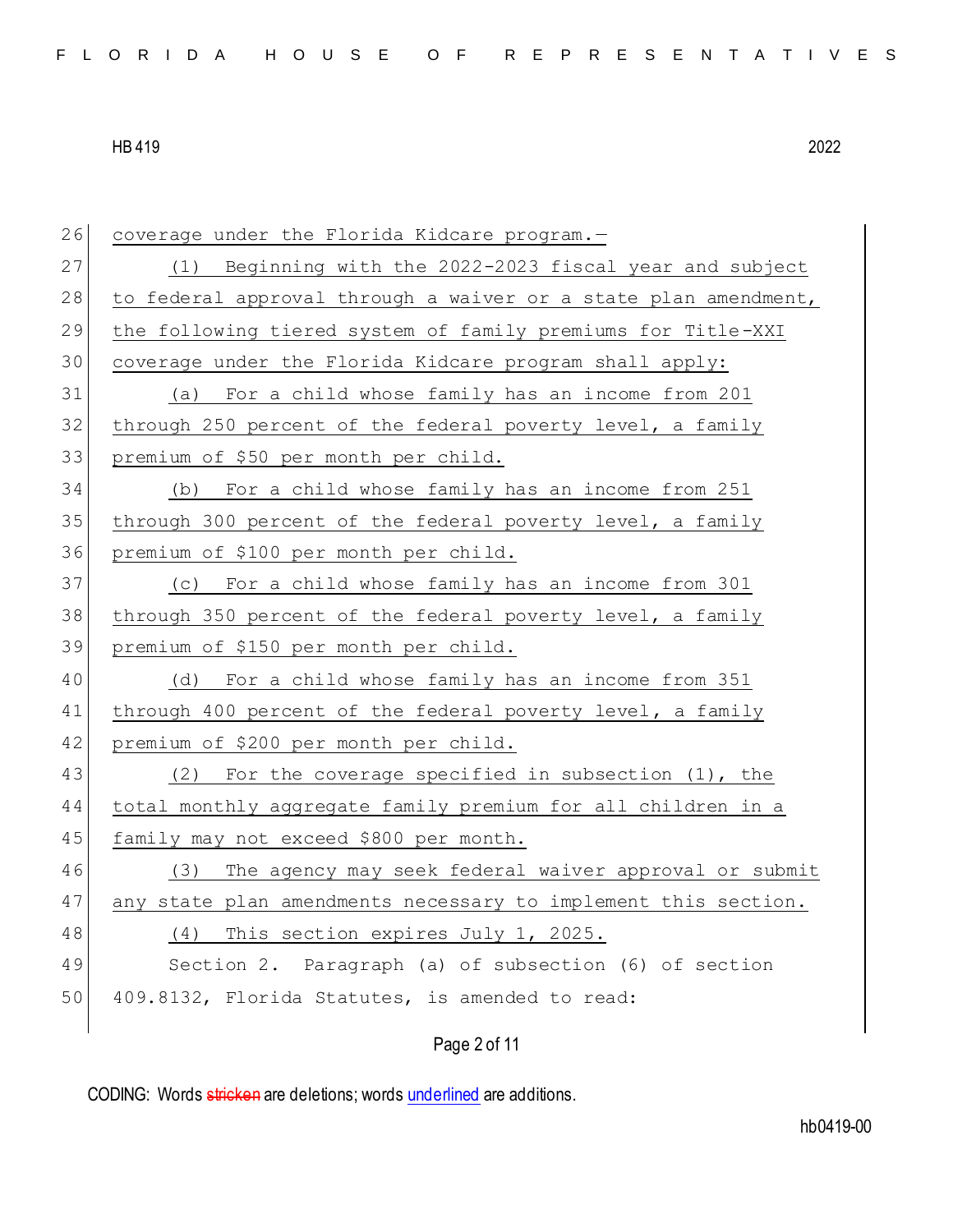51 409.8132 Medikids program component.—

52 (6) ELIGIBILITY.

53 (a) A child who has attained the age of 1 year but who is 54 under the age of 5 years is eligible to enroll in the Medikids 55 program component of the Florida Kidcare program, if the child 56 is a member of a family that has a family income which exceeds 57 the Medicaid applicable income level as specified in s. 409.903, 58 but which is equal to or below 400 200 percent of the current 59 federal poverty level. In determining the eligibility of such a 60 child, an assets test is not required. A child who is eligible 61 for Medikids may elect to enroll in Florida Healthy Kids 62 coverage or employer-sponsored group coverage. However, a child 63 who is eligible for Medikids may participate in the Florida 64 Healthy Kids program only if the child has a sibling 65 participating in the Florida Healthy Kids program and the 66 child's county of residence permits such enrollment.

67 Section 3. Section 409.814, Florida Statutes, is amended 68 to read:

69 409.814 Eligibility.—A child who has not reached 19 years 70 of age whose family income is equal to or below 400 200 percent 71 of the federal poverty level is eligible for the Florida Kidcare 72 program as provided in this section. If an enrolled individual 73 is determined to be ineligible for coverage, he or she must be 74 immediately disenrolled from the respective Florida Kidcare 75 program component.

## Page 3 of 11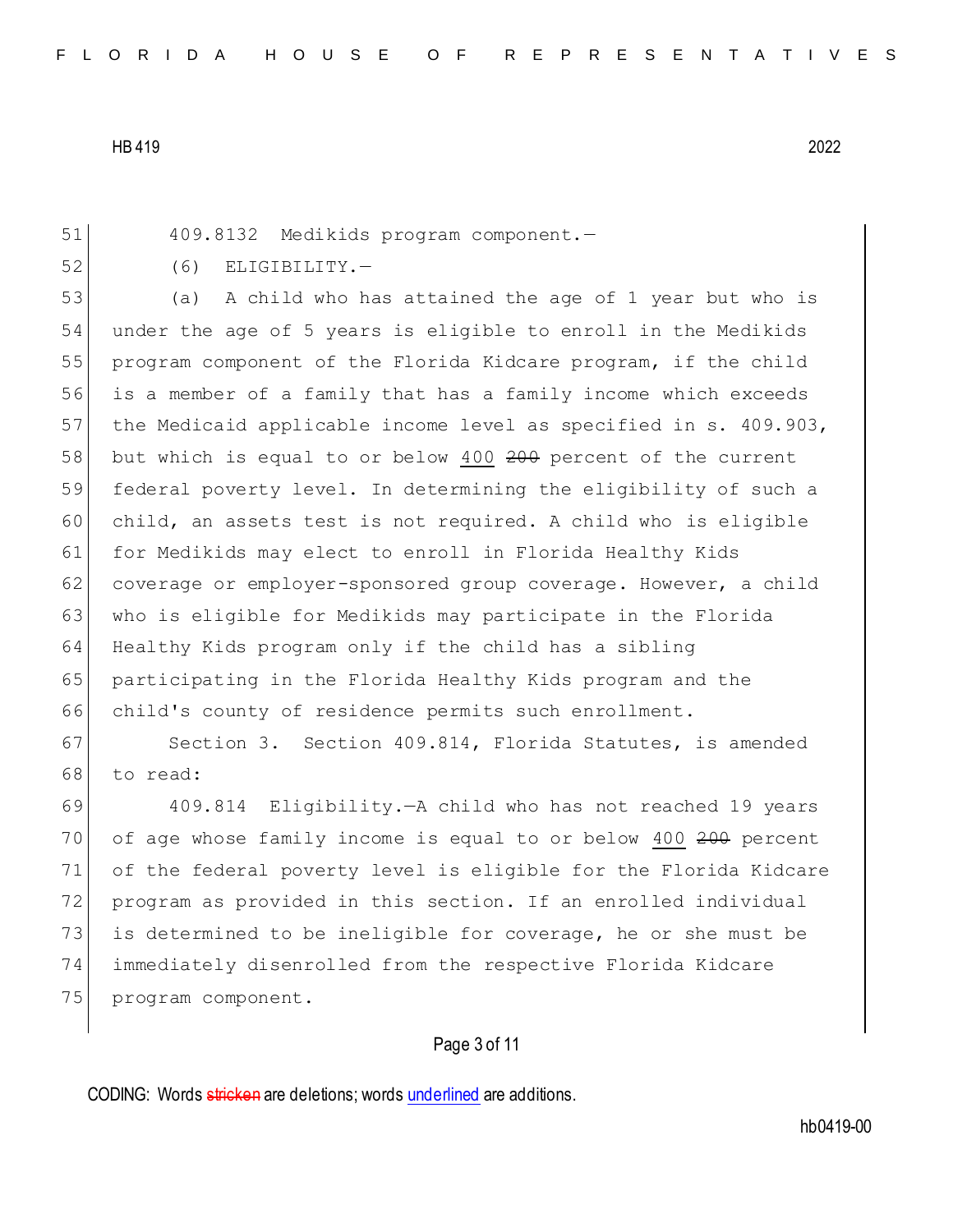(1) A child who is eligible for Medicaid coverage under s. 409.903 or s. 409.904 must be enrolled in Medicaid and is not 78 eligible to receive health benefits under any other health benefits coverage authorized under the Florida Kidcare program.

80 (2) A child who is not eligible for Medicaid, but who is 81 eligible for the Florida Kidcare program, may obtain health 82 benefits coverage under any of the other components listed in s. 83 409.813 if such coverage is approved and available in the county 84 in which the child resides.

85 (3) A Title XXI-funded child who is eligible for the 86 Florida Kidcare program who is a child with special health care 87 needs, as determined through a medical or behavioral screening 88 instrument, is eligible for health benefits coverage from and 89 shall be assigned to and may opt out of the Children's Medical 90 Services Network.

91 (4) The following children are not eligible to receive 92 Title XXI-funded premium assistance for health benefits coverage 93 under the Florida Kidcare program, except under Medicaid if the 94 child would have been eligible for Medicaid under s. 409.903 or 95 s. 409.904 as of June 1, 1997:

96 (a) A child who is covered under a family member's group 97 health benefit plan or under other private or employer health 98 insurance coverage, if the cost of the child's participation is 99 not greater than 5 percent of the family's income. If a child is 100 otherwise eligible for a subsidy under the Florida Kidcare

## Page 4 of 11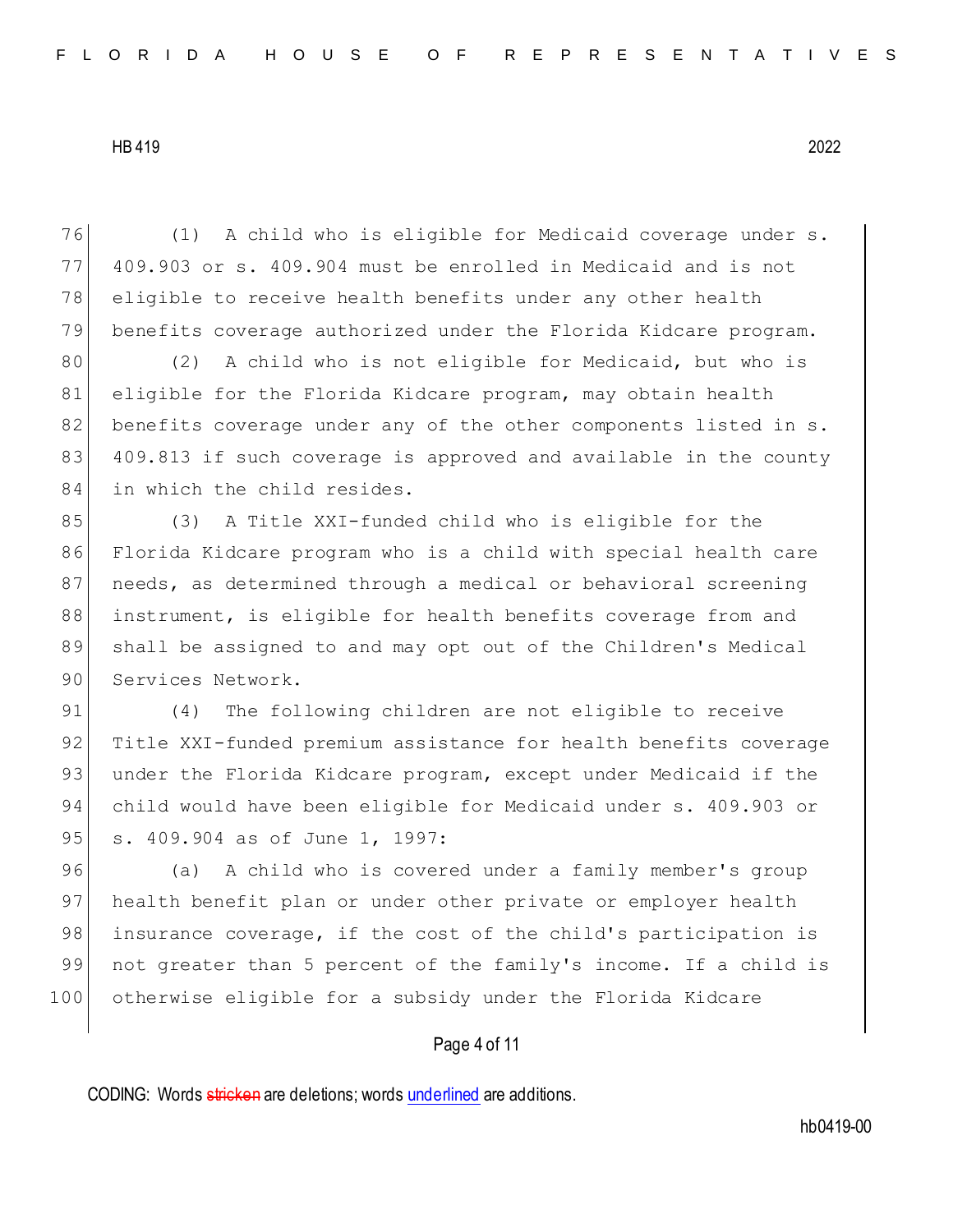101 program and the cost of the child's participation in the family 102 member's health insurance benefit plan is greater than 5 percent 103 of the family's income, the child may enroll in the appropriate 104 subsidized Kidcare program.

 (b) A child who is seeking premium assistance for the Florida Kidcare program through employer-sponsored group coverage, if the child has been covered by the same employer's group coverage during the 60 days before the family submitted an application for determination of eligibility under the program.

 (c) A child who is an alien but who does not meet the definition of a lawfully residing child. This paragraph does not extend eligibility for the Florida Kidcare program to an 113 undocumented immigrant.

114 (d) A child who is an inmate of a public institution or a 115 patient in an institution for mental diseases.

 (e) A child who is otherwise eligible for premium assistance for the Florida Kidcare program and has had his or her coverage in an employer-sponsored or private health benefit plan voluntarily canceled in the last 60 days, except those 120 children whose coverage was voluntarily canceled for good cause, including, but not limited to, the following circumstances:

122 1. The cost of participation in an employer-sponsored 123 health benefit plan is greater than 5 percent of the family's 124 income;

125 2. The parent lost a job that provided an employer-

## Page 5 of 11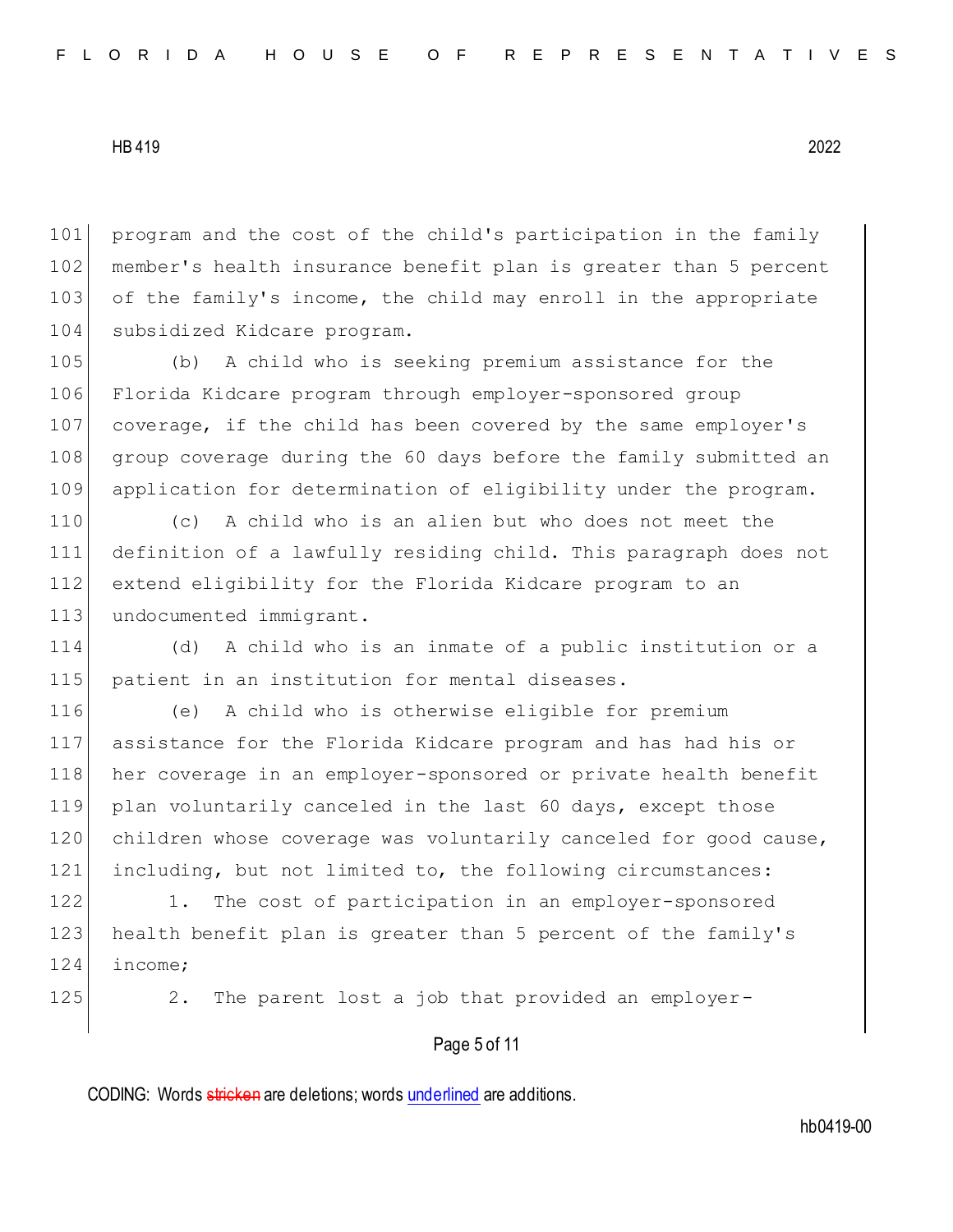|  |  |  |  |  |  | FLORIDA HOUSE OF REPRESENTATIVES |  |  |  |  |  |  |  |  |
|--|--|--|--|--|--|----------------------------------|--|--|--|--|--|--|--|--|
|  |  |  |  |  |  |                                  |  |  |  |  |  |  |  |  |

| 126 | sponsored health benefit plan for children;                       |
|-----|-------------------------------------------------------------------|
| 127 | The parent who had health benefits coverage for the<br>3.         |
| 128 | child is deceased;                                                |
| 129 | The child has a medical condition that, without medical<br>4.     |
| 130 | care, would cause serious disability, loss of function, or        |
| 131 | death;                                                            |
| 132 | The employer of the parent canceled health benefits<br>5.         |
| 133 | coverage for children;                                            |
| 134 | The child's health benefits coverage ended because the<br>6.      |
| 135 | child reached the maximum lifetime coverage amount;               |
| 136 | The child has exhausted coverage under a COBRA<br>7.              |
| 137 | continuation provision;                                           |
| 138 | The health benefits coverage does not cover the child's<br>8.     |
| 139 | health care needs; or                                             |
| 140 | Domestic violence led to loss of coverage.<br>9.                  |
| 141 | A child who is otherwise eligible for the Florida<br>(5)          |
| 142 | Kidcare program and who has a preexisting condition that          |
| 143 | prevents coverage under another insurance plan as described in    |
| 144 | paragraph (4) (a) which would have disqualified the child for the |
| 145 | Florida Kidcare program if the child were able to enroll in the   |
| 146 | plan is eligible for Florida Kidcare coverage when enrollment is  |
| 147 | possible.                                                         |
| 148 | A child whose family income is above 400 200 percent<br>(6)       |
| 149 | of the federal poverty level or a child who is excluded under     |
| 150 | the provisions of subsection (4) may participate in the Florida   |
|     | Page 6 of 11                                                      |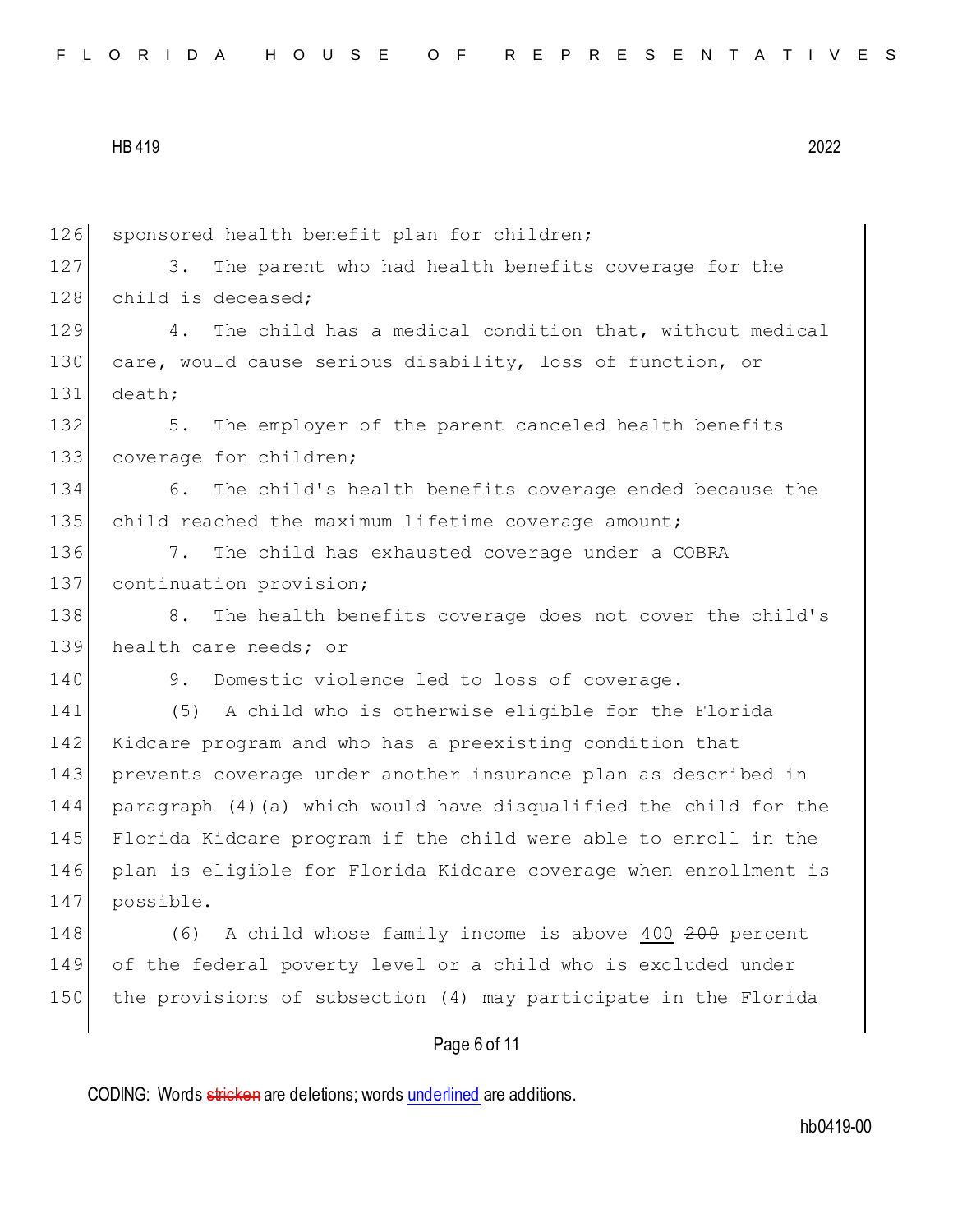151 Kidcare program as provided in s. 409.8132 or, if the child is 152 ineligible for Medikids by reason of age, in the Florida Healthy 153 Kids program, subject to the following:

154 (a) The family is not eligible for premium assistance 155 payments and must pay the full cost of the premium, including 156 any administrative costs.

157 (b) The board of directors of the Florida Healthy Kids 158 Corporation may offer a reduced benefit package to these 159 children in order to limit program costs for such families.

160 (7) Once a child is enrolled in the Florida Kidcare 161 program, the child is eligible for coverage for 12 months 162 without a redetermination or reverification of eligibility, if 163 the family continues to pay the applicable premium. Eligibility 164 for program components funded through Title XXI of the Social 165 Security Act terminates when a child attains the age of 19. A 166 child who has not attained the age of 5 and who has been 167 determined eligible for the Medicaid program is eligible for 168 coverage for 12 months without a redetermination or 169 reverification of eligibility.

170 (8) When determining or reviewing a child's eligibility 171 under the Florida Kidcare program, the applicant shall be 172 provided with reasonable notice of changes in eligibility which 173 may affect enrollment in one or more of the program components. 174 If a transition from one program component to another is 175 authorized, there shall be cooperation between the program

## Page 7 of 11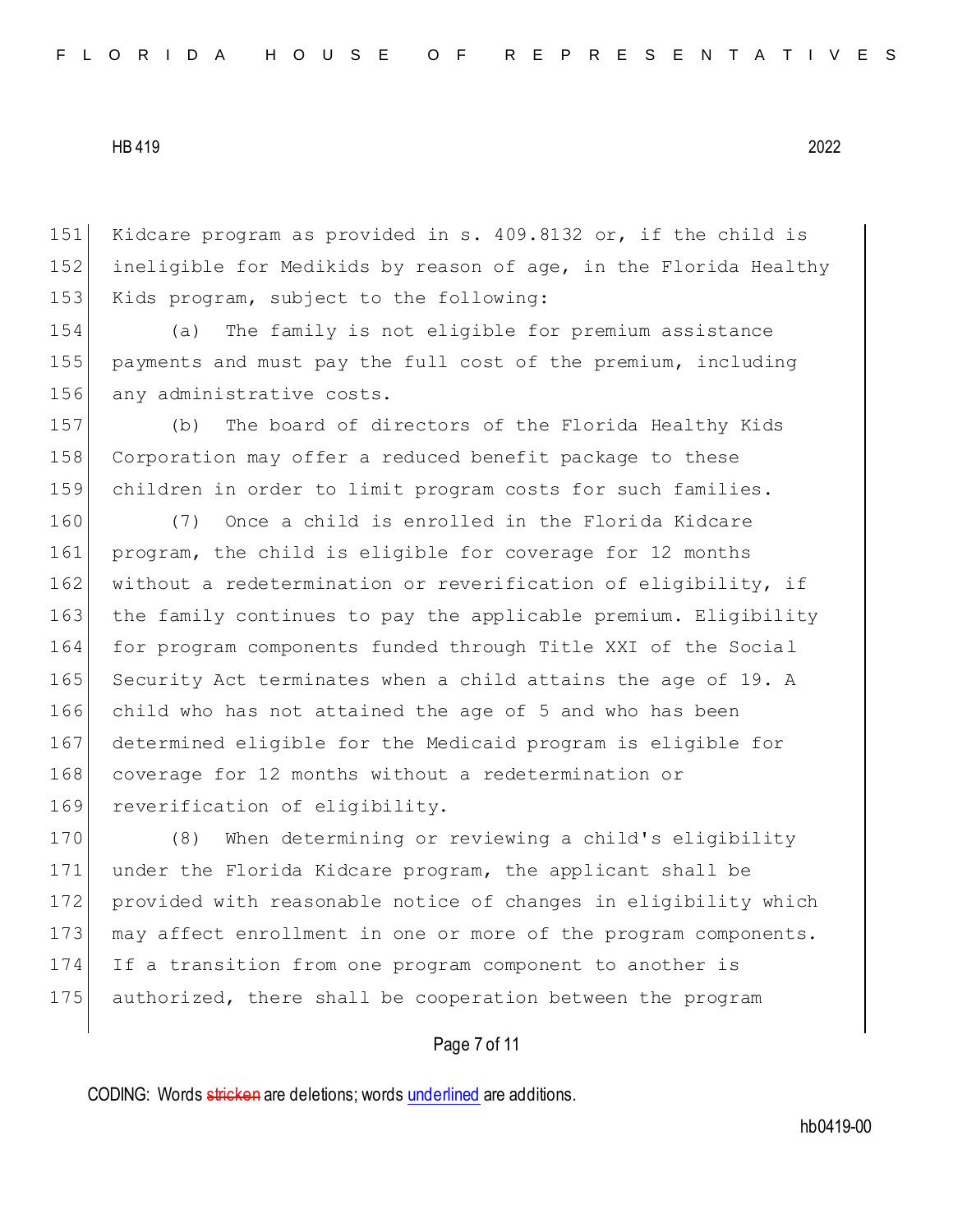176 components and the affected family which promotes continuity of 177 health care coverage. Any authorized transfers must be managed 178 within the program's overall appropriated or authorized levels 179 of funding. Each component of the program shall establish a 180 reserve to ensure that transfers between components will be 181 accomplished within current year appropriations. These reserves 182 shall be reviewed by each convening of the Social Services 183 Estimating Conference to determine the adequacy of such reserves 184 to meet actual experience.

185 (9) In determining the eligibility of a child, an assets 186 test is not required. Each applicant shall provide documentation 187 during the application process and the redetermination process, 188 including, but not limited to, the following:

189 (a) Proof of family income, which must be verified 190 electronically to determine financial eligibility for the 191 Florida Kidcare program. Written documentation, which may 192 include wages and earnings statements or pay stubs,  $W-2$  forms, 193 or a copy of the applicant's most recent federal income tax 194 return, is required only if the electronic verification is not 195 available or does not substantiate the applicant's income.

196 (b) A statement from all applicable, employed family 197 members that:

198 1. Their employers do not sponsor health benefit plans for 199 employees;

200 2. The potential enrollee is not covered by an employer-

## Page 8 of 11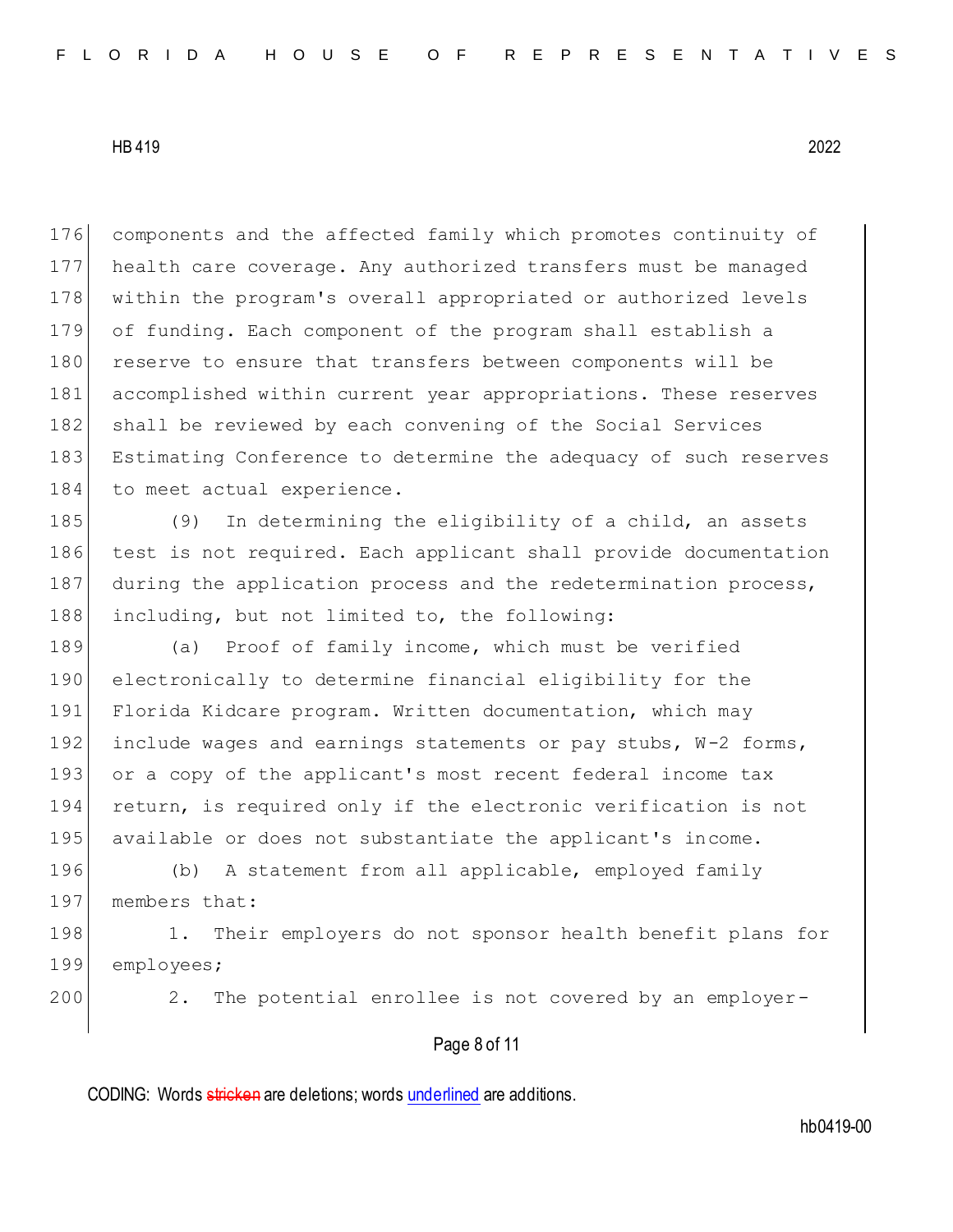201 sponsored health benefit plan; or

202 3. The potential enrollee is covered by an employer-203 sponsored health benefit plan and the cost of the employer-204 sponsored health benefit plan is more than 5 percent of the 205 family's income.

206 (c) To enroll in the Children's Medical Services Network,  $207$  a completed application, including a clinical screening.

 (10) Subject to paragraph (4)(a), the Florida Kidcare program shall withhold benefits from an enrollee if the program 210 obtains evidence that the enrollee is no longer eligible, submitted incorrect or fraudulent information in order to 212 establish eligibility, or failed to provide verification of eligibility. The applicant or enrollee shall be notified that because of such evidence program benefits will be withheld unless the applicant or enrollee contacts a designated 216 representative of the program by a specified date, which must be within 10 working days after the date of notice, to discuss and 218 resolve the matter. The program shall make every effort to resolve the matter within a timeframe that will not cause 220 benefits to be withheld from an eligible enrollee.

221 (11) The following individuals may be subject to 222 prosecution in accordance with s. 414.39:

223 (a) An applicant obtaining or attempting to obtain 224 benefits for a potential enrollee under the Florida Kidcare 225 program when the applicant knows or should have known the

## Page 9 of 11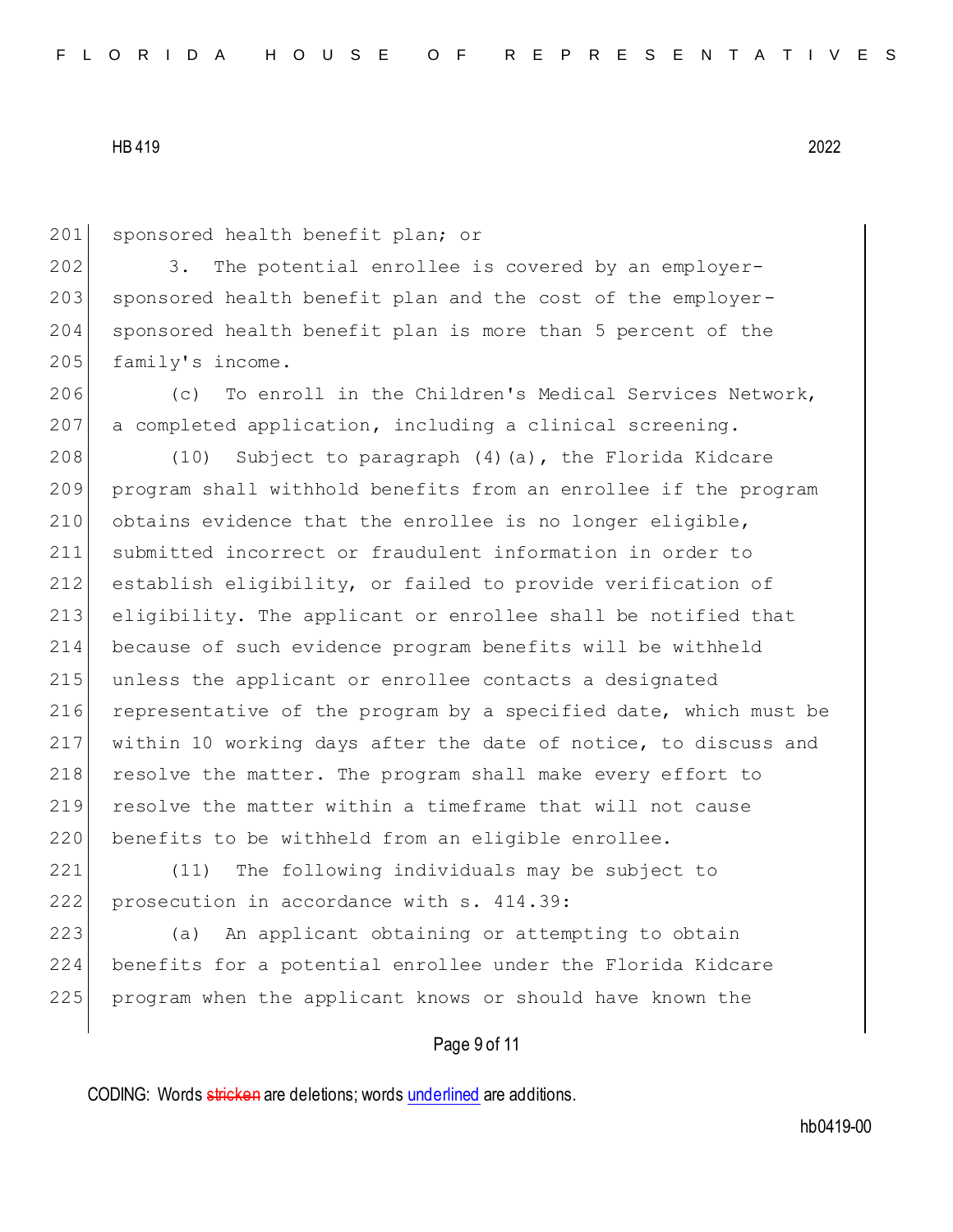226 potential enrollee does not qualify for the Florida Kidcare 227 program.

 (b) An individual who assists an applicant in obtaining or attempting to obtain benefits for a potential enrollee under the Florida Kidcare program when the individual knows or should have known the potential enrollee does not qualify for the Florida Kidcare program.

233 Section 4. Paragraph (b) of subsection (2) of section 234 624.91, Florida Statutes, is amended to read:

235 624.91 The Florida Healthy Kids Corporation Act.-

236 (2) LEGISLATIVE INTENT.

237 (b) It is the intent of the Legislature that the Florida 238 Healthy Kids Corporation serve as one of several providers of 239 services to children eligible for medical assistance under Title 240 XXI of the Social Security Act. Although the corporation may 241 serve other children, the Legislature intends the primary 242 recipients of services provided through the corporation be 243 school-age children with a family income equal to or below 400 244 <del>200</del> percent of the federal poverty level, who do not qualify for 245 Medicaid. It is also the intent of the Legislature that state 246 and local government Florida Healthy Kids funds be used to 247 continue coverage, subject to specific appropriations in the 248 General Appropriations Act, to children not eligible for federal 249 matching funds under Title XXI.

250 Section 5. (1) The amendments to ss. 409.8132, 409.814,

Page 10 of 11